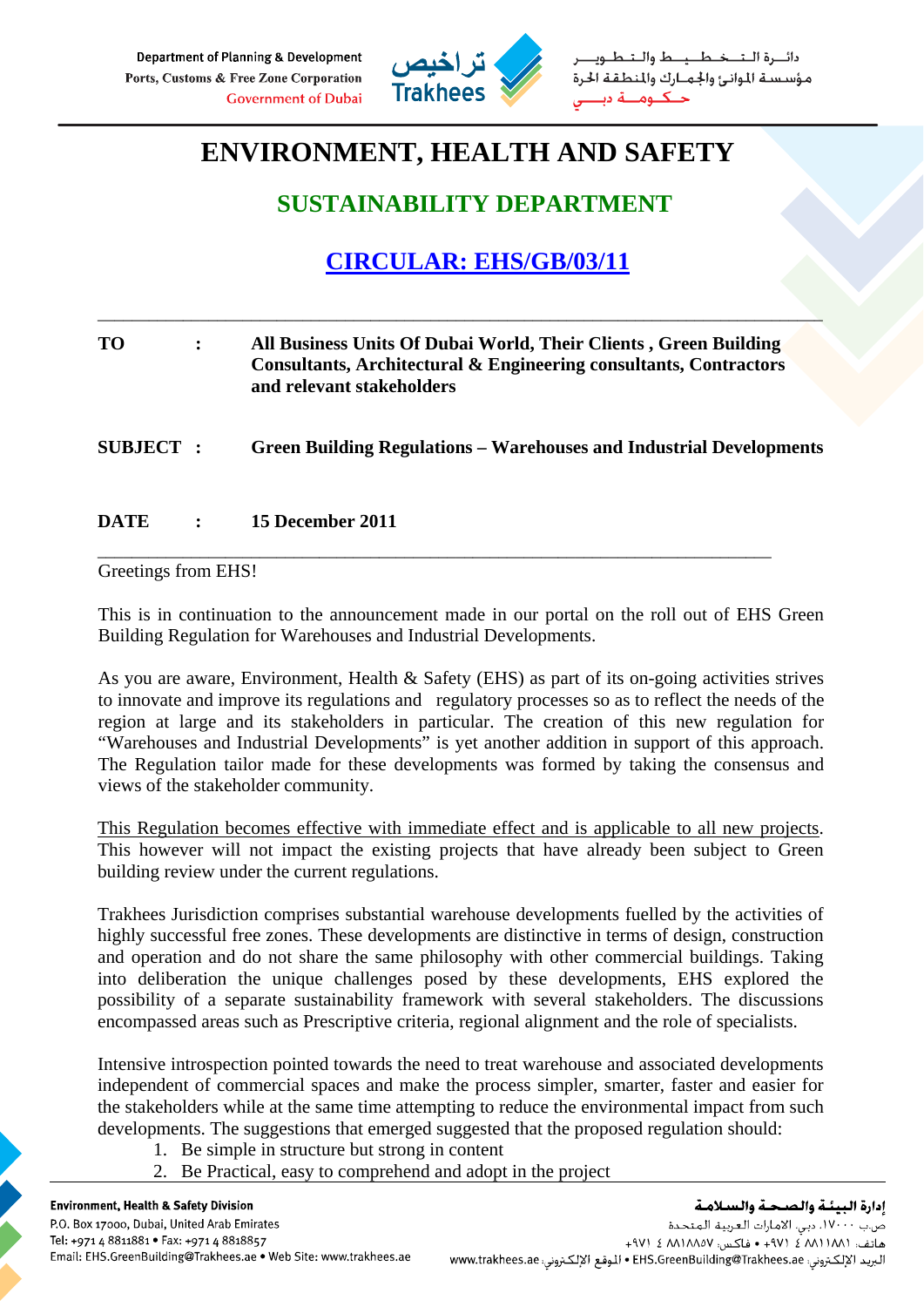Department of Planning & Development Ports, Customs & Free Zone Corporation **Government of Dubai** 



- 3. Focus more on prescriptive criteria that would work well for these developments.
- 4. Lay greater thrust on issues that matter to the local environment such as water and power.
- 5. Go beyond design and construction to include operation & maintenance.
- 6. Have an inclusive approach that would foster healthy involvement of contractors, consultants and owners
- 7. Create user-friendly regulatory submission requirements and procedures.

The deliberations led to the establishment of prescriptive regulation based on specific criteria that are applicable to such developments. Alongside, a set of definite strategies and stage wise submission needs were outlined to help the stakeholders fulfill and comply with those requirements.

One of the significant features of this regulation is the fact that most part of it can be administered by experienced Architectural/ Engineering Consultants barring some specific areas. However seeking the services of specialist Green building consultant is voluntary and is purely left to the decision of stakeholders depending on their understanding of the regulation, experience with those requirements and limitation of their resources.

The Regulations come packaged with a set of high quality documents which can be summarized as under:

| <b>Regulations</b><br>EHS GB-6.0 | Green Building Regulations for Warehouse Development           |
|----------------------------------|----------------------------------------------------------------|
| <b>Procedures</b>                |                                                                |
| EHS-GBP-11                       | Client Procedure for Green Building Submissions during EHS-NOC |
|                                  | Building Permit (NOC-BP) – Warehouse Development               |
| EHS-GBP-12                       | Client Procedure for Green Building Submissions during EHS-NOC |
|                                  | Building Completion (NOC-BCC) – Warehouse Development          |
| <b>Forms</b>                     |                                                                |
| GBF-11a                          | Green Building Compliance statement (NOC-BP) for Warehouse     |
|                                  | Development                                                    |
| $GBF-11b$                        | Envelope Commitment Sheet (NOC-BP) for Warehouse development   |
| $GBF-12a$                        | Green Building Compliance statement (NOC-BCC) for Warehouse    |
|                                  | Development                                                    |
| $GBF-12b$                        | Envelope compliance sheet (NOC-BCC) for warehouse development  |
| $GBF-12c$                        | Energy Statement Sheet (NOC-BCC) for warehouse development     |

The documents can be downloaded from the "Green Building" section of our portal www.ehss.ae

EHS Green Building regulations for "New Constructions" have been in vogue since January 1, 2008 and were in line with H.H. Sheikh Mohammed bin Rashid Al Maktoum Vice-President and Prime Minister of UAE and Ruler of Dubai, directive of Green Dubai 2008. These regulations which were in accordance with LEED guidelines required all new constructions effective January 1, 2008 to comply with Trakhees-EHS mandatory points to obtain EHS NOC within the jurisdiction.